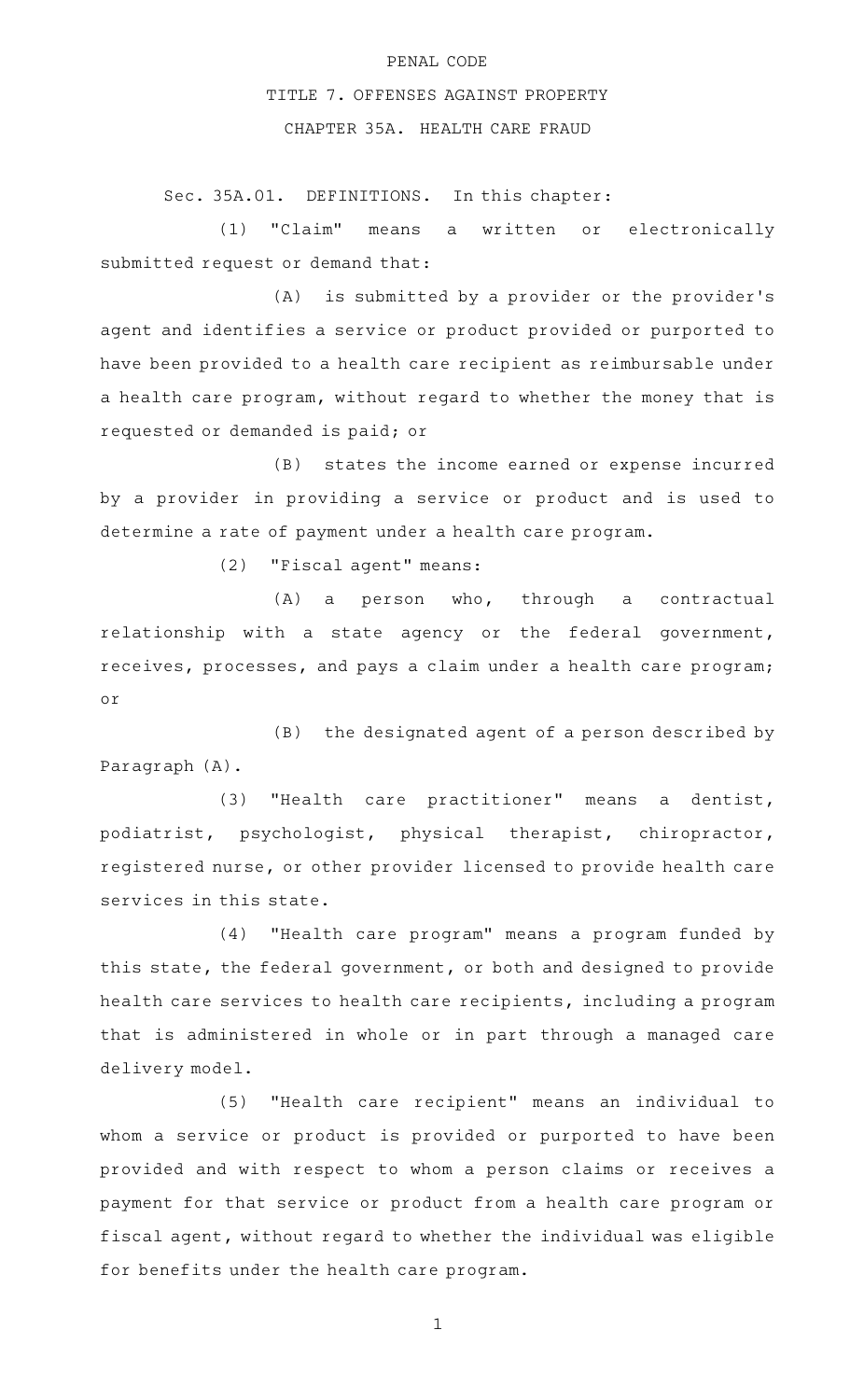(6) "Managed care organization" means a person who is authorized or otherwise permitted by law to arrange for or provide a managed care plan.

(7) "Physician" means a physician licensed to practice medicine in this state.

(8) "Provider" means a person who participates in or has applied to participate in a health care program as a supplier of a service or product and includes:

(A) a management company that manages, operates, or controls another provider;

 $(B)$  a person, including a medical vendor, who provides a service or product to another provider or the other provider 's agent;

(C) an employee of the person who participates in or has applied to participate in the program;

(D) a managed care organization; and

(E) a manufacturer or distributor of a product for which a health care program provides reimbursement.

(9) "Service" includes care or treatment of a health care recipient.

(10) "High managerial agent" means a director, officer, or employee who is authorized to act on behalf of a provider and has duties of such responsibility that the conduct of the director, officer, or employee reasonably may be assumed to represent the policy or intent of the provider.

Added by Acts 2005, 79th Leg., Ch. 806 (S.B. [563](http://www.legis.state.tx.us/tlodocs/79R/billtext/html/SB00563F.HTM)), Sec. 16, eff. September 1, 2005.

Amended by:

Acts 2011, 82nd Leg., R.S., Ch. 620 (S.B. [688](http://www.legis.state.tx.us/tlodocs/82R/billtext/html/SB00688F.HTM)), Sec. 8, eff. September 1, 2011.

Acts 2019, 86th Leg., R.S., Ch. 381 (H.B. [2894](http://www.legis.state.tx.us/tlodocs/86R/billtext/html/HB02894F.HTM)), Sec. 6, eff. September 1, 2019.

Sec. 35A.02. HEALTH CARE FRAUD. (a) A person commits an offense if the person:

(1) knowingly makes or causes to be made a false statement or misrepresentation of a material fact to permit a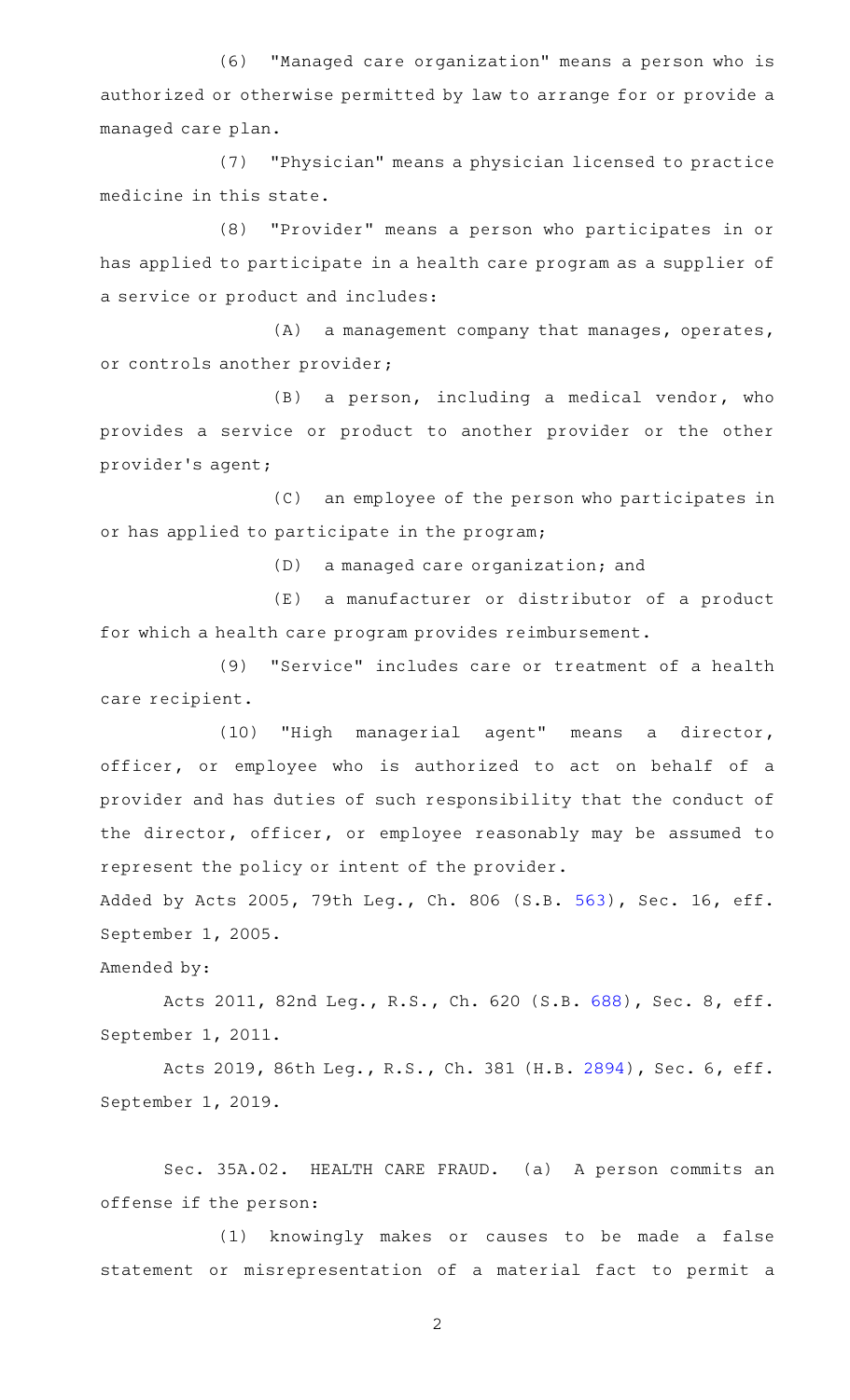person to receive a benefit or payment under a health care program that is not authorized or that is greater than the benefit or payment that is authorized;

(2) knowingly conceals or fails to disclose information that permits a person to receive a benefit or payment under a health care program that is not authorized or that is greater than the benefit or payment that is authorized;

(3) knowingly applies for and receives a benefit or payment on behalf of another person under a health care program and converts any part of the benefit or payment to a use other than for the benefit of the person on whose behalf it was received;

(4) knowingly makes, causes to be made, induces, or seeks to induce the making of a false statement or misrepresentation of material fact concerning:

(A) the conditions or operation of a facility in order that the facility may qualify for certification or recertification under a health care program; or

(B) information required to be provided by a federal or state law, rule, regulation, or provider agreement pertaining to a health care program;

 $(5)$  except as authorized under a health care program, knowingly pays, charges, solicits, accepts, or receives, in addition to an amount paid under the health care program, a gift, money, donation, or other consideration as a condition to the provision of a service or product or the continued provision of a service or product if the cost of the service or product is paid for, in whole or in part, under a health care program;

(6) knowingly presents or causes to be presented a claim for payment under a health care program for a product provided or a service rendered by a person who:

(A) is not licensed to provide the product or render the service, if a license is required; or

 $(B)$  is not licensed in the manner claimed;

(7) knowingly makes or causes to be made a claim under a health care program for:

(A) a service or product that has not been approved or acquiesced in by a treating physician or health care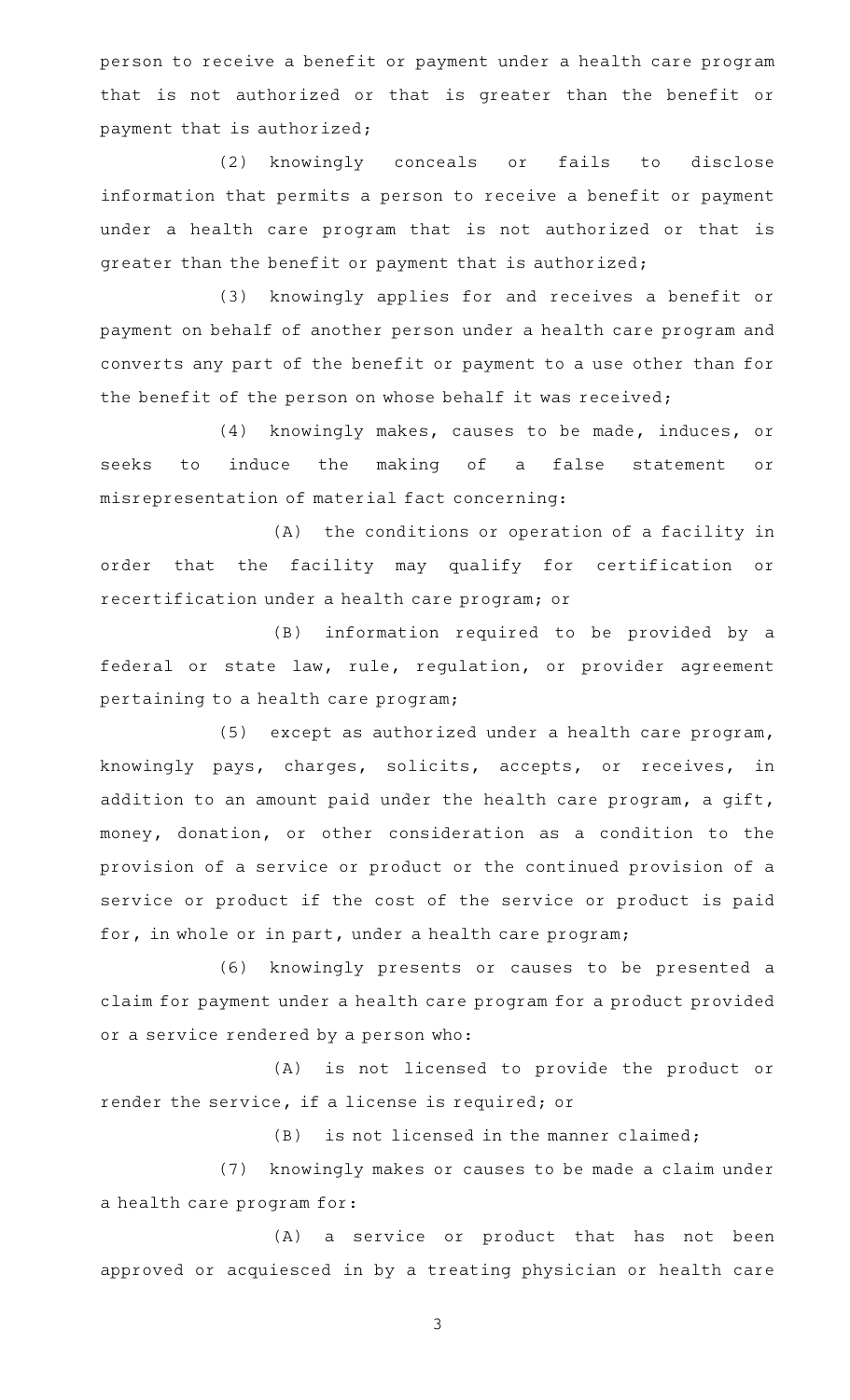practitioner;

(B) a service or product that is substantially inadequate or inappropriate when compared to generally recognized standards within the particular discipline or within the health care industry; or

 $(C)$  a product that has been adulterated, debased, mislabeled, or that is otherwise inappropriate;

(8) makes a claim under a health care program and knowingly fails to indicate the type of license and the identification number of the licensed health care practitioner who actually provided the service;

(9) knowingly enters into an agreement, combination, or conspiracy to defraud the state or federal government by obtaining or aiding another person in obtaining an unauthorized payment or benefit from a health care program or fiscal agent;

(10) is a managed care organization that contracts with the Health and Human Services Commission, another state agency, or the federal government to provide or arrange to provide health care benefits or services to individuals eligible under a health care program and knowingly:

(A) fails to provide to an individual a health care benefit or service that the organization is required to provide under the contract;

(B) fails to provide or falsifies information required to be provided by law, rule, or contractual provision; or

(C) engages in a fraudulent activity in connection with the enrollment of an individual eligible under a health care program in the organization 's managed care plan or in connection with marketing the organization's services to an individual eligible under a health care program;

(11) knowingly obstructs an investigation by the attorney general of an alleged unlawful act under this section or under Section [32.039,](http://www.statutes.legis.state.tx.us/GetStatute.aspx?Code=HR&Value=32.039) [32.0391](http://www.statutes.legis.state.tx.us/GetStatute.aspx?Code=HR&Value=32.0391), or [36.002](http://www.statutes.legis.state.tx.us/GetStatute.aspx?Code=HR&Value=36.002), Human Resources Code; or

(12) knowingly makes, uses, or causes the making or use of a false record or statement to conceal, avoid, or decrease an obligation to pay or transmit money or property to this state or the federal government under a health care program.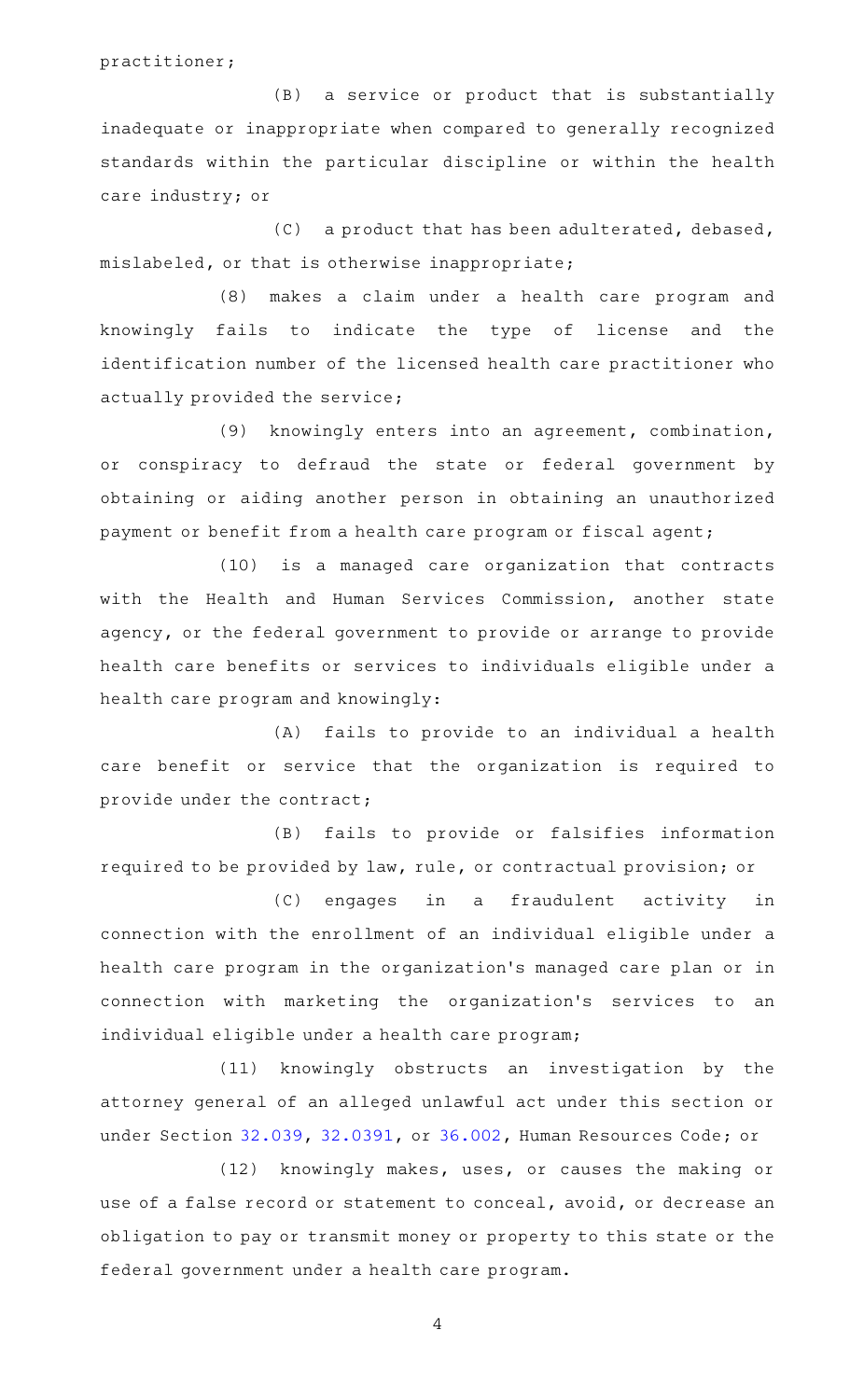(b) An offense under this section is:

(1) a Class C misdemeanor if the amount of any payment or the value of any monetary or in-kind benefit provided or claim for payment made under a health care program, directly or indirectly, as a result of the conduct is less than \$100;

(2) a Class B misdemeanor if the amount of any payment or the value of any monetary or in-kind benefit provided or claim for payment made under a health care program, directly or indirectly, as a result of the conduct is \$100 or more but less than \$750;

(3) a Class A misdemeanor if the amount of any payment or the value of any monetary or in-kind benefit provided or claim for payment made under a health care program, directly or indirectly, as a result of the conduct is \$750 or more but less than \$2,500;

 $(4)$  a state jail felony if:

(A) the amount of any payment or the value of any monetary or in-kind benefit provided or claim for payment made under a health care program, directly or indirectly, as a result of the conduct is \$2,500 or more but less than \$30,000;

(B) the offense is committed under Subsection (a)(11); or

(C) it is shown on the trial of the offense that the amount of the payment or value of the benefit described by this subsection cannot be reasonably ascertained;

 $(5)$  a felony of the third degree if:

(A) the amount of any payment or the value of any monetary or in-kind benefit provided or claim for payment made under a health care program, directly or indirectly, as a result of the conduct is \$30,000 or more but less than \$150,000; or

 $(B)$  it is shown on the trial of the offense that the defendant submitted more than 25 but fewer than 50 fraudulent claims under a health care program and the submission of each claim constitutes conduct prohibited by Subsection (a);

 $(6)$  a felony of the second degree if:

(A) the amount of any payment or the value of any monetary or in-kind benefit provided or claim for payment made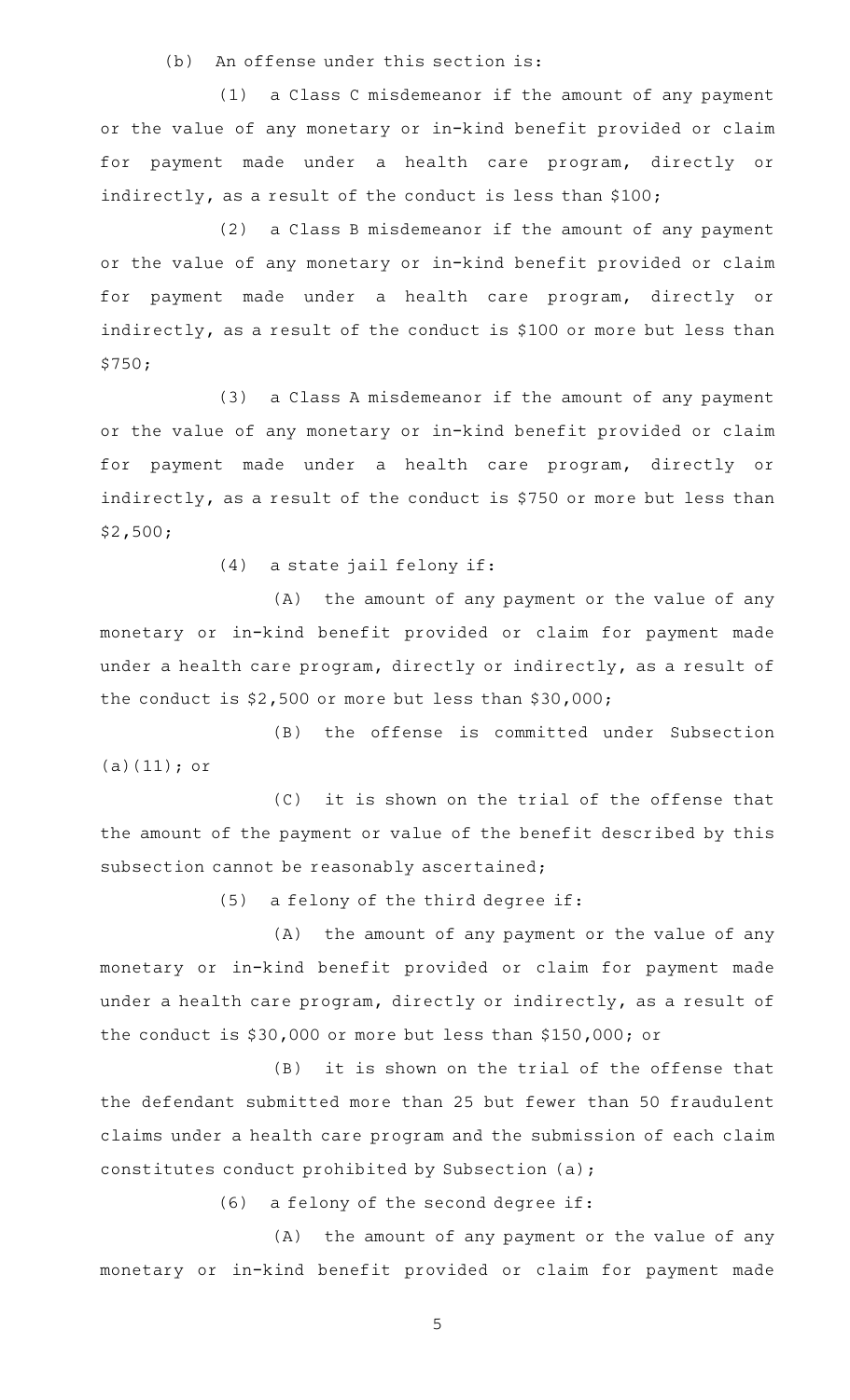under a health care program, directly or indirectly, as a result of the conduct is \$150,000 or more but less than \$300,000; or

(B) it is shown on the trial of the offense that the defendant submitted 50 or more fraudulent claims under a health care program and the submission of each claim constitutes conduct prohibited by Subsection (a); or

(7) a felony of the first degree if the amount of any payment or the value of any monetary or in-kind benefit provided or claim for payment made under a health care program, directly or indirectly, as a result of the conduct is \$300,000 or more.

(c) If conduct constituting an offense under this section also constitutes an offense under another section of this code or another provision of law, the actor may be prosecuted under either this section or the other section or provision or both this section and the other section or provision.

(d) When multiple payments or monetary or in-kind benefits are provided under one or more health care programs as a result of one scheme or continuing course of conduct, the conduct may be considered as one offense and the amounts of the payments or monetary or in-kind benefits aggregated in determining the grade of the offense.

(e) The punishment prescribed for an offense under this section, other than the punishment prescribed by Subsection (b)(7), is increased to the punishment prescribed for the next highest category of offense if it is shown beyond a reasonable doubt on the trial of the offense that the actor was a high managerial agent at the time of the offense.

(f) With the consent of the appropriate local county or district attorney, the attorney general has concurrent jurisdiction with that consenting local prosecutor to prosecute an offense under this section that involves a health care program. Added by Acts 2005, 79th Leg., Ch. 806 (S.B. [563](http://www.legis.state.tx.us/tlodocs/79R/billtext/html/SB00563F.HTM)), Sec. 16, eff. September 1, 2005.

Amended by:

Acts 2007, 80th Leg., R.S., Ch. 127 (S.B. [1694](http://www.legis.state.tx.us/tlodocs/80R/billtext/html/SB01694F.HTM)), Sec. 5, eff. September 1, 2007.

Acts 2011, 82nd Leg., R.S., Ch. 398 (S.B. [544](http://www.legis.state.tx.us/tlodocs/82R/billtext/html/SB00544F.HTM)), Sec. 8, eff.